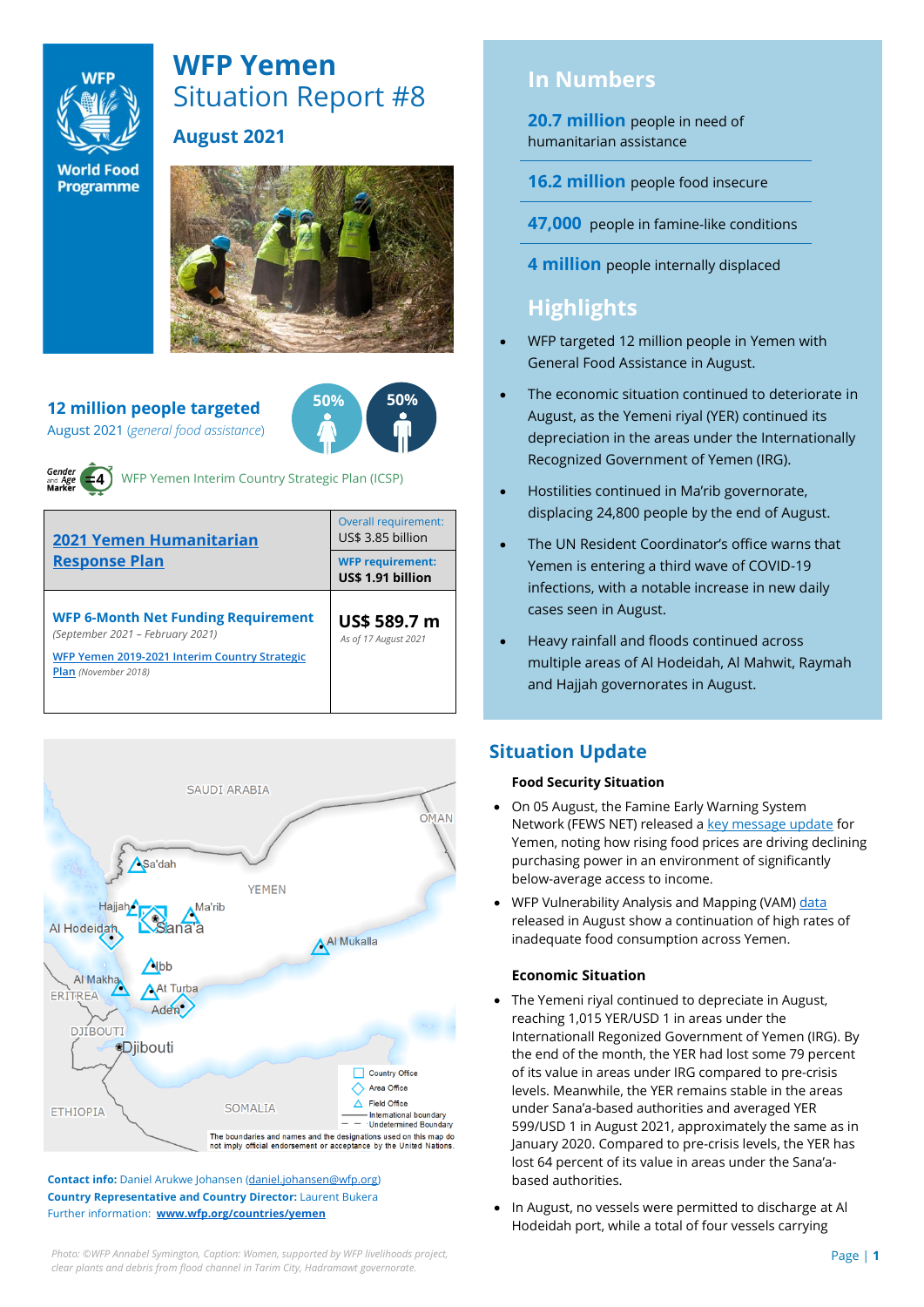• While there was no major interruption to WFP's operation due to the fuel crisis, a one-two day delay is still reported at district level where fuel was not always available. In the areas under the IRG, YPC fuel stations were open and a new price rate was announced in the second week of August for gasoline of USD 0.610 per litre compared to the previous official rate of USD 0.31 per litre.

### **Security Situation**

- The military escalation in Ma'rib governorate that started in February continued in August and had led to the displacement of more than 24,800 people so far this year by the end of the month.
- In August 2021, WFP targeted some 469,500 people in Ma'rib governorate with food assistance, while preparing to verify the needs and status of around 133,500 internally displaced persons (IDPs) reported to be in need of food assistance in the governorate.

### **Floods**

• Heavy rainfall and floods continued across multiple areas of Al Hodeidah, Al Mahwit, Raymah and Hajjah governorates during August, affecting around 165,000 people. As of the end of August, the inter-agency RRM had assisted approximately 7,300 people in flood-affected governorates, including some 3,900 people set to receive WFP food assistance.

### **COVID-19**

• On 22 August, the UN Resident Coordinator's Office warned that Yemen is entering a third wave of COVID-19 infections. In August, new daily cases saw a notable increase, with some 7,829 cases and 1,469 deaths recorded by WHO as of the end of the month.

## **WFP Operations**

- Under the August cycle, WFP targeted 12 million people with general food assistance. Of these, 8.5 million people were targeted with in-kind food assistance, over 2.3 million people with commodity vouchers and more than 1.2 million people with cash-based transfers.
- Targeting and biometric registration activities in Yemen continued in August. By the end of August, nearly two million beneficiaries in IRG areas have been biometrically registered. In areas under the Sana'a-based authorities, following the start of biometric registration activities in Sana'a city in November 2020, the pilot phase targeting has been completed, with over 141,000 people retargeted. Around 118,600 people have had their biodata digitized into SCOPE, and nearly 52,000 people have been biometrically registered and were either enrolled or ready to be enrolled for cash assistance.

# $\mathbb{R}^{n}$

## **Livelihood and Resilience Projects**

• In August, WFP reached 100,000 beneficiaries with cash transfers for their participation in food assistance for

assets (FFA). The participants worked in rehabilitating and constructing 177 assets during the month, including rural road rehabilitation, water harvesting schemes and agricultural projects.

• The emergency food assistance for assets (FFA) project to respond to the recent flooding in Tarim district, Hadramawt governorate that started in June continued in August. Additionally, field implementation started in two districts of Al Hodeidah governorate, targeting 1,500 new participants with FFA projects.

# **School Feeding Programme**

• No distributions were conducted during August as the academic year (2021-2022) started early this year. Distributions are scheduled to resume in mid-September.

# **Nutrition Assistance**

• In August, WFP reached over 341,600 beneficiaries, 95,600 children aged 6 to 59 months and 246,000 pregnant and lactating women and girls (PLWG), with its Targeted Supplementary Feeding Programme (TSFP) to treat moderate acute malnutrition (MAM). For MAM prevention, WFP reached 698,900 children aged 6 to 23 months and 554,900 PLWG with its Blanket Supplementary Feeding Programme (BSFP).

# **Supply Chain**

- Under the August distribution cycle, WFP dispatched around 99,500 mt of mixed food commodities under the in-kind general food assistance activitiy, and around 4,600 mt of the monthly requirements were dispatched under the nutrition activity. Under the August cycle of commodity vouchers, around 22,600 mt of food commodities have been dispatched and delivered by WFP-contracted wholesalers.
- Shipping operations brought 56,000 mt of break bulk cereals and wheat flour into the country in August. Shipping also received 722 containers holding over 14,300 mt of mixed commodities.

# **Clusters and Common Services**



## **Food Security and Agriculture Cluster (FSAC)**

• In August, FSAC partners responded to needs of floodaffected households across various governorates. The response involved the provision of immediate lifesaving emergency food assistance and support to activities that contribute to improving communities' flood resilience over the medium and long-term.

# **Logistics Cluster**

- In August, the Logistics Cluster has received around 1,269  $m<sup>3</sup>$  of cargo in common storage on behalf of eight partners, transported by road over 20 mt of cargo on behalf of two partners, and transported by sea around 433 mt of relief commodities on behalf of four partners.
- Through its different activities, the Logistics Cluster supported 27 partners in August.